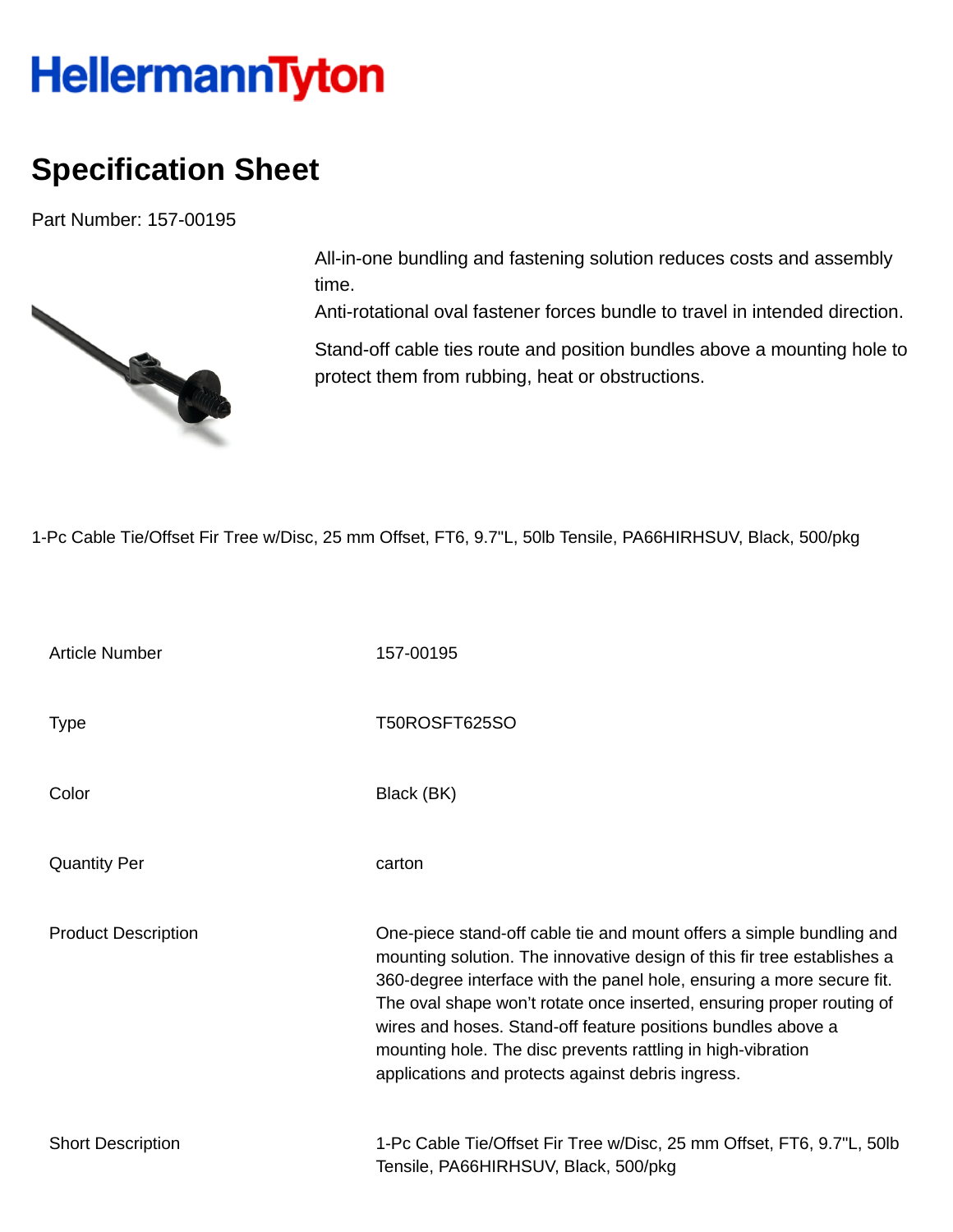| Minimum Tensile Strength (Imperial)   | 50.0                     |
|---------------------------------------|--------------------------|
| Minimum Tensile Strength (Metric)     | 222.4                    |
| Length L (Imperial)                   | 9.7                      |
| Length L (Metric)                     | 247.2                    |
| Offset Length (Imperial)              | 0.98                     |
| <b>Offset Length (Metric)</b>         | 25.0                     |
| <b>Fixation Method</b>                | Fir tree for round holes |
| <b>Identification Plate Position</b>  | none                     |
| <b>Releasable Closure</b>             | <b>No</b>                |
| Width W (Imperial)                    | 0.20                     |
| Width W (Metric)                      | 5.1                      |
| <b>Bundle Diameter Min (Imperial)</b> | 0.08                     |
| <b>Bundle Diameter Min (Metric)</b>   | 2.0                      |
| <b>Bundle Diameter Max (Imperial)</b> | 1.97                     |
| <b>Bundle Diameter Max (Metric)</b>   | 50.0                     |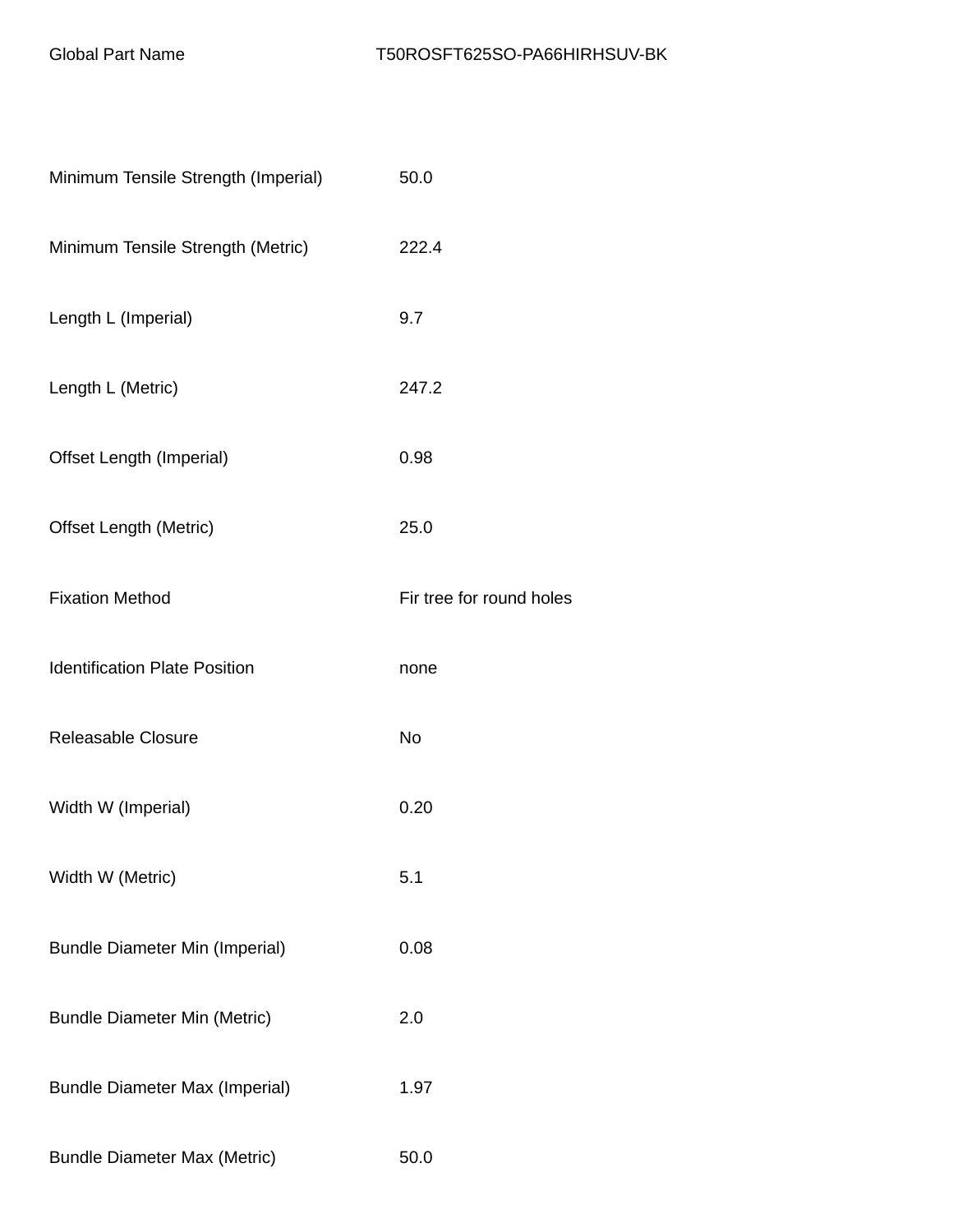| Thickness T (Metric)                    | 1.5            |
|-----------------------------------------|----------------|
| Panel Thickness Min (Imperial)          | 0.02           |
| Panel Thickness Max (Imperial)          | 0.32           |
| Panel Thickness Min (Metric)            | 0.6            |
| Panel Thickness Max (Metric)            | 6.0            |
| Mounting Hole Diameter D (Imperial)     | $0.24 - 0.27$  |
| Mounting Hole Diameter D (Metric)       | $6.1 - 6.9$ mm |
| Mounting Hole Diameter D Min (Imperial) | 0.24           |
| Mounting Hole Diameter D Max (Imperial) | 0.27           |
| Mounting Hole Diameter D Max (Metric)   | 6.9            |
| Disc Diameter (Metric)                  | 19.0           |
| Disc Diameter (Imperial)                | 0.75           |

| Material                  | Polyamide 6.6 high impact modified, heat and UV stabilized<br>(PA66HIRHSUV) |
|---------------------------|-----------------------------------------------------------------------------|
| <b>Material Shortcut</b>  | PA66HIRHSUV                                                                 |
| <b>Material Cable Tie</b> | Polyamide 6.6, high impact modified, heat stabilized (PA66HIRHS)            |